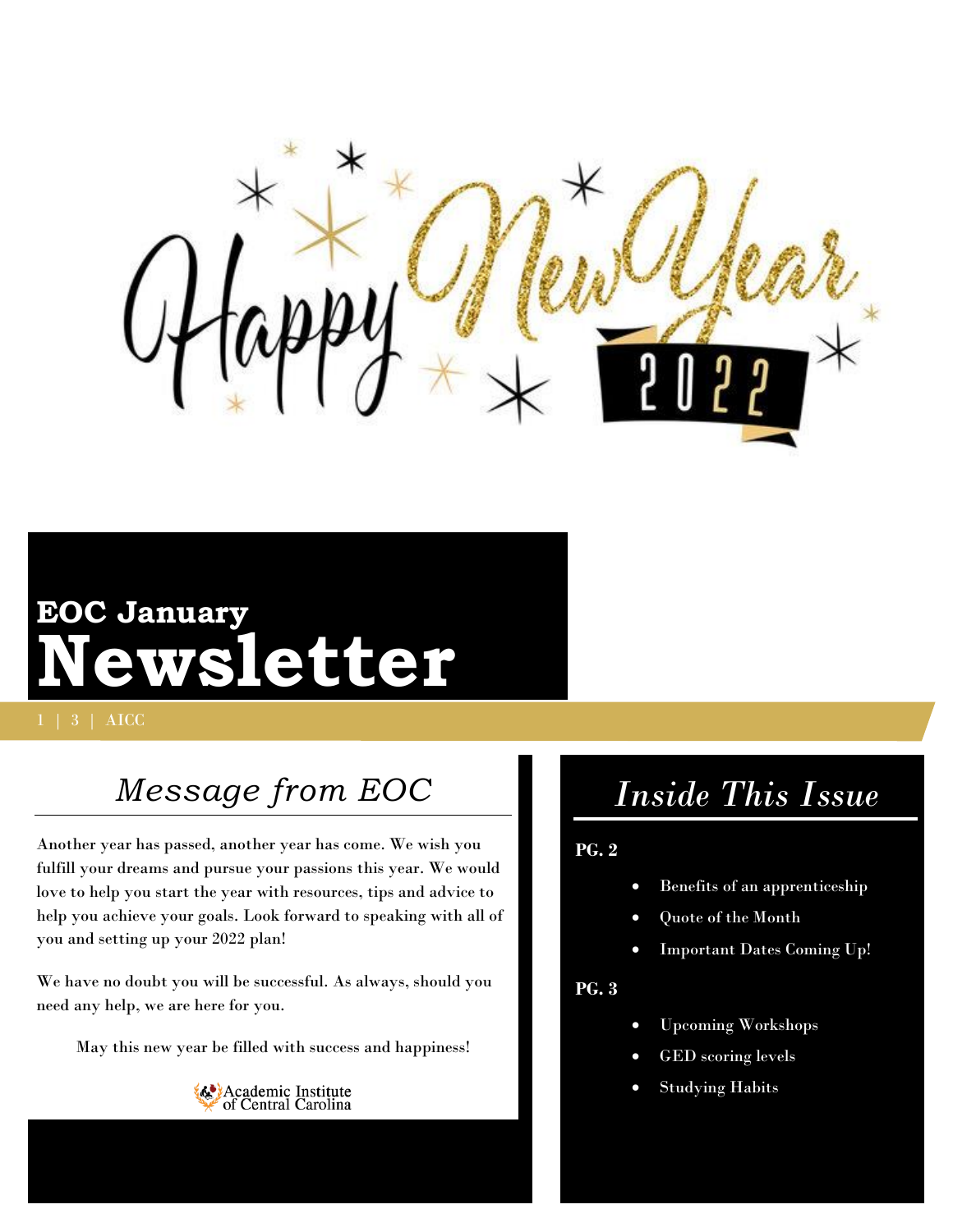### Benefits of an apprenticeship

- 1) Pathway to a career
- 2) Job and learning experience. Gain employment and get education paid for
- 3) Hands-on training
- 4) Targeted one-on-one learning
- 5) Career advancement due experience while working and learning company specific operations
- 6) Ability to earn higher wages
- 7) Earn credentials that employers across the U.S. recognize and accept

# "An investment in knowledge pays the best interest."

-Benjamin Franklin



### **Important Dates**

- FAFSA applications are currently open, apply ASAP
- CPCC Spring 2022 registration open until Sunday, January 9
- CPCC last day to drop for full tuition refund is January 9
- Gaston College Spring registration open until January 6
- Spring 2022 classes start January 10
- Schools closed January 17, MLK Day
- Gaston Tuition and Fees for Spring due on January 20 by 5pm